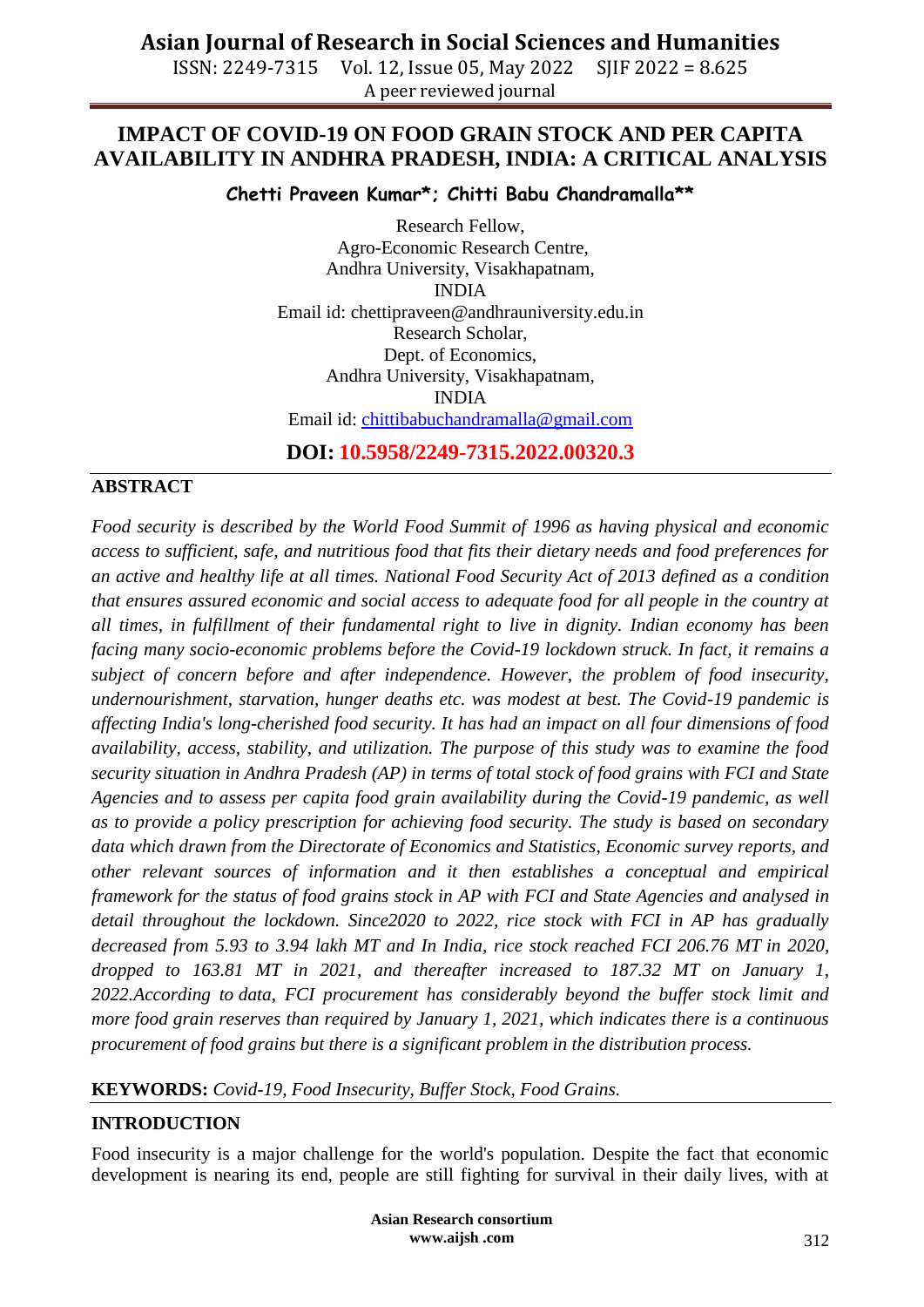ISSN: 2249-7315 Vol. 12, Issue 05, May 2022 SJIF 2022 = 8.625 A peer reviewed journal

least 25,000 people dying every day owing to a lack of sufficient nutrition. Around 925 million people worldwide are chronically hungry as a result of extreme poverty, and up to 2 billion people are food insecure (Trivedi, 2019).Food security is described by the World Food Summit of 1996 as having physical and economic access to sufficient, safe, and nutritious food that fits their dietary needs and food preferences for an active and healthy life at all times. Food security is described by the Indian government in its National Food Security Act of 2013 as a condition that ensures assured economic and social access to adequate food for all people in the country at all times, in fulfillment of their fundamental right to live in dignity (Prasad et al., 2019). Indian economy has been facing many socio-economic problems before the Covid-19 lockdown struck. In fact, it remains a subject of concern before and after independence. However, the problem of food insecurity, undernourishment, starvation, hunger deaths etc. was modest at best. The Covid-19 pandemic has affected India's long-cherished food security. It has had an impact on all four dimensions of food availability, access, stability, and utilization. India had implemented one of the most stringent and long-term COVID-19 lockdowns, affecting the livelihoods of millions of people. Income has been harmed by limitations on movement and the closure of firms. The lockdown has also resulted in financial shortages in rural areas, where the economy is predominantly informal and cash-based.

**Objective of the Study:** The purpose of this study was to examine the food security situation in Andhra Pradesh in terms of total stock of food grains with FCI and State Agencies and to assess per capita food grain availability during the Covid-19 pandemic, as well as to provide a policy prescription for achieving food security.

**Data and Methodology:** The study was related to India, primarily focused on Andhra Pradesh state. The secondary data collected from the Directorate of Economics and Statistics, Economic survey reports, and other relevant sources of information wherever possible and the existingavailable information, alternative information, or proxy data were used to examine the food security situation in Andhra Pradesh. The study establishes a conceptual and empirical framework for the status of food grain stock in Andhra Pradesh with FCI and State Agencies throughout the lockdown. The data analysed by using simple percentages and by using excel spreadsheet. The results are discussed and the report finishes with a summary and policy implications indicated by the findings.

#### **RESULTS AND DISCUSSION**

The obtained data was analyzed the present situation of India, as well as the current situation of Andhra Pradesh's food security.

- I. Total food grain stock with FCI and State Agencies
- II. Per capita availability of food grains in India
- III. Government Initiatives during Covidi-19 Pandemic Period

## **Total Food Grain Stock with FCI and State Agencies**

During the Covid-19 pandemic, the availability of total food grains stock i.e, Rice and Wheat, with FCI and state agencies as shown in Table 1.According to data, Food Corporation of India procurement has considerably beyond the buffer stock limit and more food grain reserves available than the required quantity by January 1, 2021, which indicates the continuous procurement of food grains with a significant problem in the distribution process. As of January 1, 2020, Andhra Pradesh rice stock with FCI is about 5.93 lakh MT which is 50.55 per cent and the remaining stock with state agencies 5.8 lakh MT (49.45%) and the total central pool stock is 11.73. Since 01.01.2020 to 01.01.2022, rice stock with FCI in Andhra Pradesh has gradually decreased from 5.93 to 3.94 lakh MT, on the other hand rice stock with state agencies has gradually increased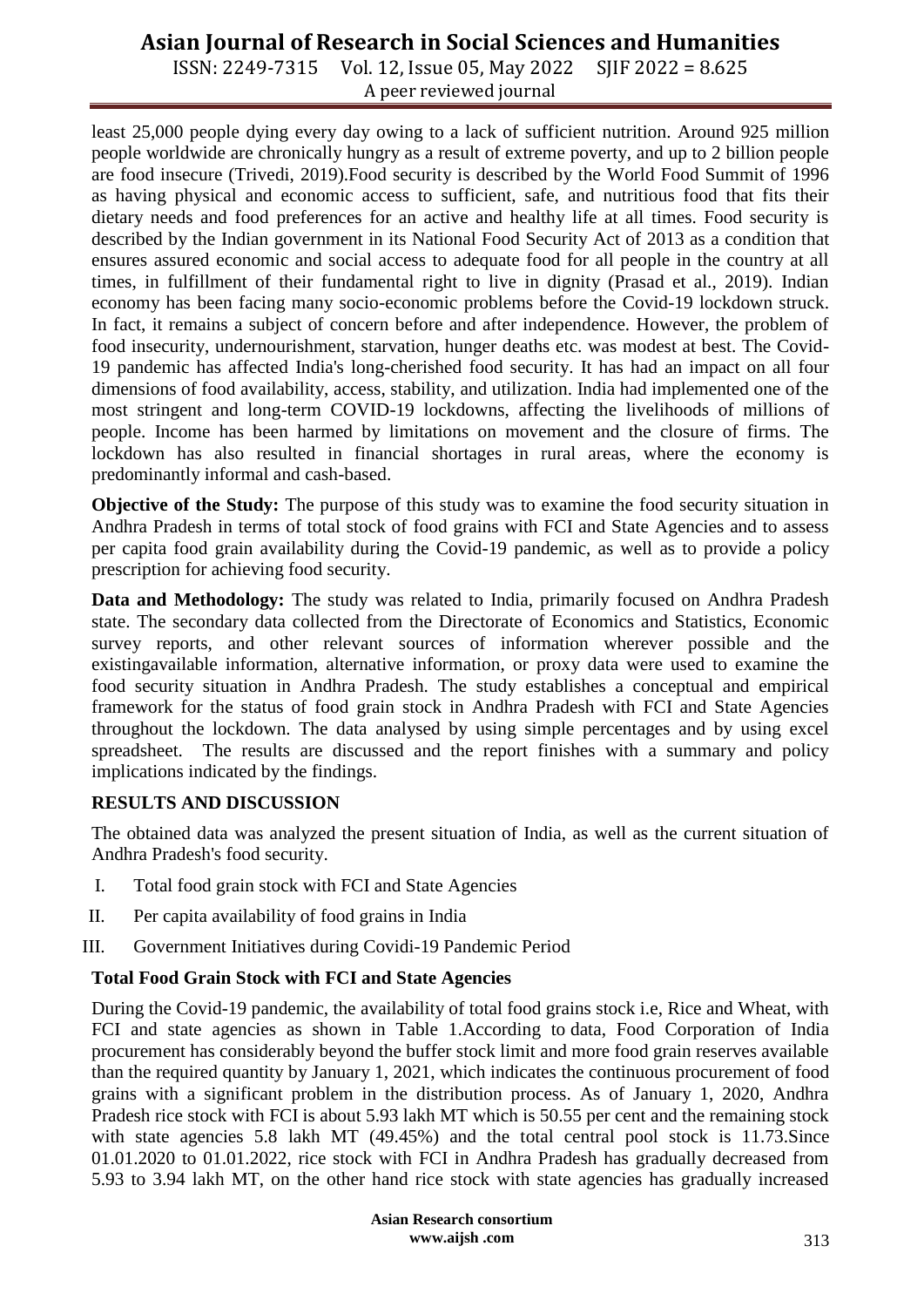ISSN: 2249-7315 Vol. 12, Issue 05, May 2022 SJIF 2022 = 8.625 A peer reviewed journal

from 5.8 to 9.4 lakh MT in Andhra Pradesh. In India, rice stock reached FCI 206.76 MT on January 1, 2020, dropped to 163.81 MT on January 1, 2021, and thereafter increased to 187.32 MT on January 1, 2022.

#### **TABLE: 1 TOTAL STOCKS OF FOOD GRAINS WITH FCI AND STATE AGENCIES: 2020-22**

| As on01.01.2020         | <b>Andhra Pradesh</b> |        |                |        | India  |        |        |        |
|-------------------------|-----------------------|--------|----------------|--------|--------|--------|--------|--------|
|                         | Rice                  | $\%$   | Wheat          | $\%$   | Rice   | $\%$   | Wheat  | $\%$   |
| <b>Stock With FCI</b>   | 5.93                  | 50.55  | 0.12           | 100.00 | 206.76 | 87.19  | 112.41 | 34.28  |
| <b>Stock With State</b> | 5.8                   | 49.45  | $\overline{0}$ | 0.00   | 30.39  | 12.81  | 215.55 | 65.72  |
| Agencies                |                       |        |                |        |        |        |        |        |
| Total<br>Central        | 11.73                 | 100.00 | 0.12           | 100.00 | 237.15 | 100.00 | 327.96 | 100.00 |
| Pool Stock              |                       |        |                |        |        |        |        |        |
| As on 01.01.2021        | <b>Andhra Pradesh</b> |        |                |        | India  |        |        |        |
|                         | Rice                  | $\%$   | Wheat          | $\%$   | Rice   | $\%$   | Wheat  | $\%$   |
| <b>Stock With FCI</b>   | 5.42                  | 47.46  | 0.05           | 100.00 | 163.81 | 87.74  | 116.51 | 33.98  |
| <b>Stock With State</b> | 6.0                   | 52.54  | 0.0            | 0.00   | 22.88  | 12.26  | 226.39 | 66.02  |
| Agencies                |                       |        |                |        |        |        |        |        |
| Central<br>Total        | 11.42                 | 100.00 | 0.05           | 100.00 | 186.69 | 100.00 | 342.9  | 100.00 |
| Pool Stock              |                       |        |                |        |        |        |        |        |
| As on 01.01.2022        | <b>Andhra Pradesh</b> |        |                |        | India  |        |        |        |
|                         | Rice                  | $\%$   | Wheat          | $\%$   | Rice   | $\%$   | Wheat  | $\%$   |
| <b>Stock With FCI</b>   | 3.94                  | 28.49  | 0.06           | 100.00 | 187.32 | 83.72  | 103.14 | 31.24  |
| <b>Stock With State</b> | 9.89                  | 71.51  | $\overline{0}$ | 0.00   | 36.43  | 16.28  | 226.98 | 68.76  |
| Agencies                |                       |        |                |        |        |        |        |        |
| Central<br>Total        | 13.83                 | 100.00 | 0.06           | 100.00 | 223.75 | 100.00 | 330.12 | 100.00 |
| Pool Stock              |                       |        |                |        |        |        |        |        |

#### (In lakh MT)

Source: Annual Report: 2020-21, Department of Food & Public Distribution, Ministry of Consumer Affairs, Food & Public Distribution, Government of India.

Note: Transit figures are estimated. • Rice does not include unmilled paddy with FCI/State Agencies in terms of rice.  $\cdot$  Total quantity of unmilled paddy with FCI and State Agencies = 404.21 LMT (FCI 0.51 LMT; State Agencies 403.70 LMT).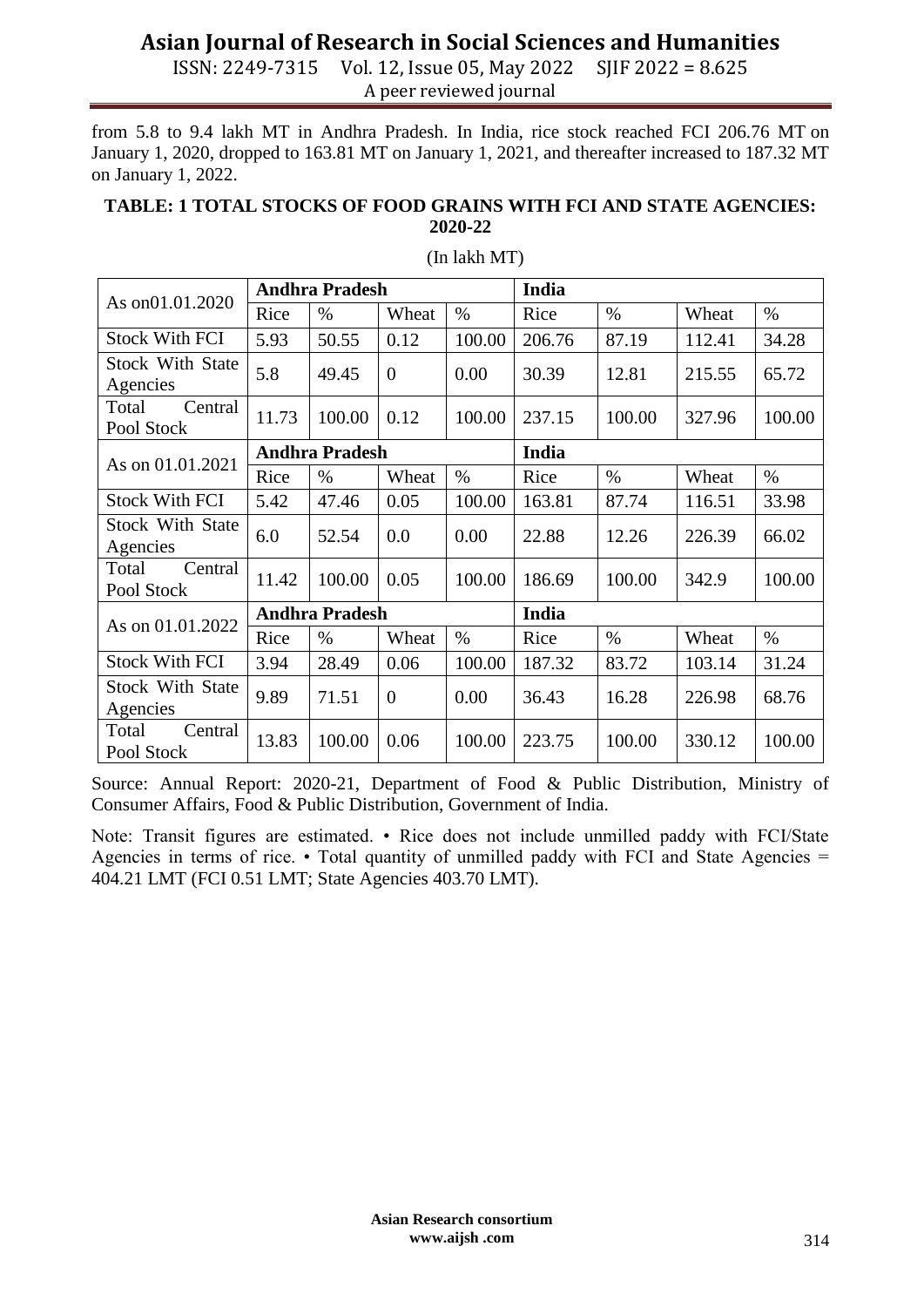

ISSN: 2249-7315 Vol. 12, Issue 05, May 2022 SJIF 2022 = 8.625 A peer reviewed journal

## **Per Capita Net Availability of Food Grains**

Table 02. Illustrates the per capita net availability of rice and wheat in Kg per year and grammes per day in India from 2018-19 to 2020-21. According to the data, per capita rice availability increased from 68 to 72 kilograms per year in 2018-19 to 2019-20, and then slightly declined to 71.9 kilograms per year in 2020-21.Rice net availability per capita increased from 186.3 grammes per day in 2018-19 to 197.3 grammes per day in 2019-20, then declined slightly to 197 grammes per day in 2020-21.

| <b>Rice</b> |            |                  |                             |               |  |  |
|-------------|------------|------------------|-----------------------------|---------------|--|--|
| Year        | Population | Net Availability | Per Capita Net Availability |               |  |  |
|             |            | of Food Grains   | Kg. per year                | Grams per day |  |  |
| 2018-19     | 1338995    | 91049            | 68                          | 186.3         |  |  |
| 2019-20     | 1353378    | 97485            | 72                          | 197.3         |  |  |
| 2020-21     | 1367173    | 98319            | 71.9                        | 197           |  |  |
| Wheat       |            |                  |                             |               |  |  |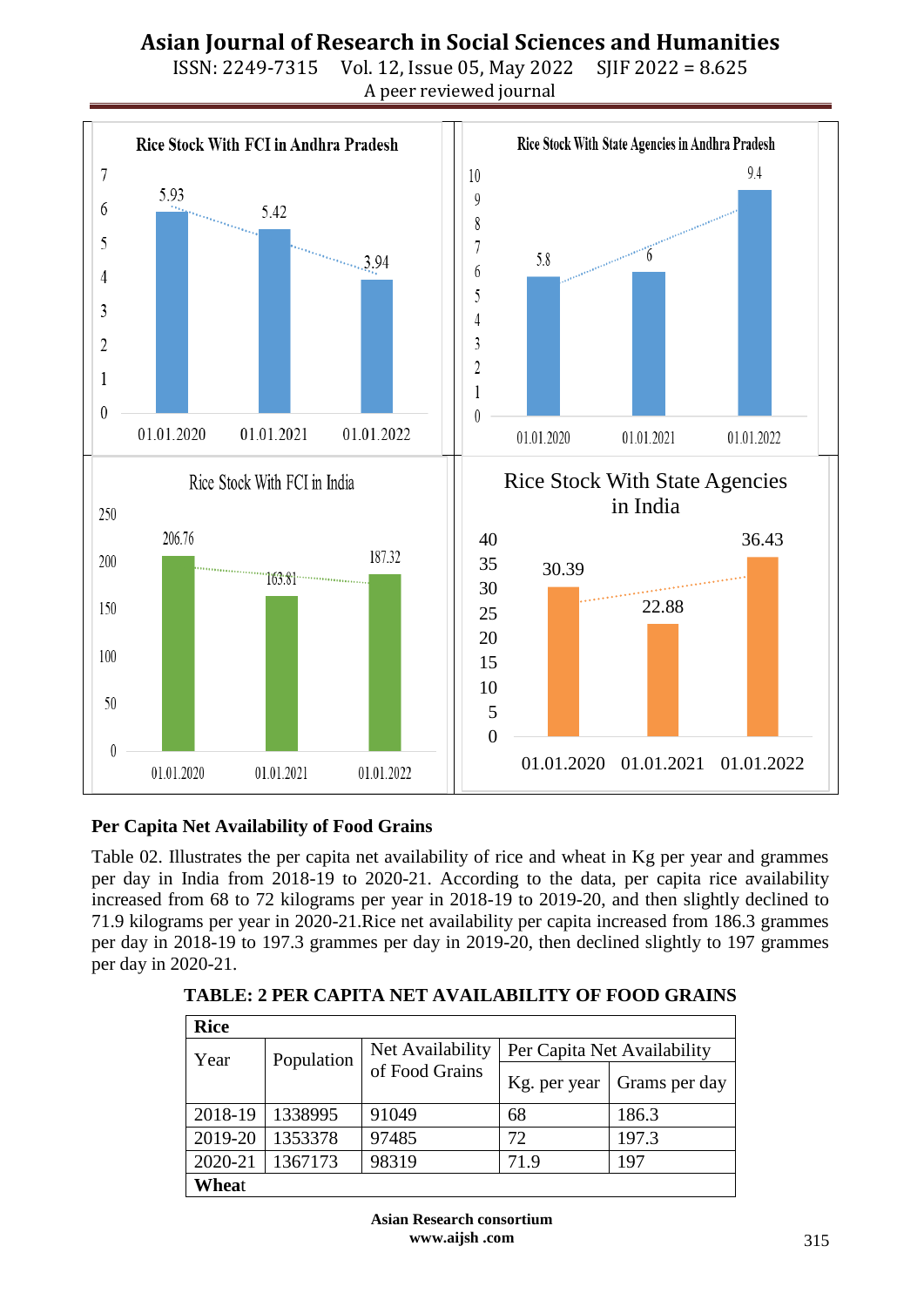ISSN: 2249-7315 Vol. 12, Issue 05, May 2022 SJIF 2022 = 8.625 A peer reviewed journal

| Year    | Population | Net Availability<br>of Food Grains | Per Capita Net Availability |               |
|---------|------------|------------------------------------|-----------------------------|---------------|
|         |            |                                    | Kg. per year                | Grams per day |
| 2018-19 | 1338995    | 87076                              | 65                          | 178.2         |
| 2019-20 | 1353378    | 86883                              | 64.2                        | 175.9         |
| 2020-21 | 1367173    | 91506                              | 66.9                        | 183.4         |

Source: Economic Survey 2021-22 Statistical Appendix



**Government Initiatives during Covid-19 Pandemic Period**

Regarding the country's COVID-19 outbreak in early 2020, the government announced the distribution of additional food grains (Rice/Wheat) at free-of-cost to all of the country's 80 million National Food Security Act (NFSA) beneficiaries at a rate of 5 kg per person per month (in addition to regular monthly NFSA food grains) under the "Pradhan Mantri Garib Kalyan Anna Yojana (PM-GKAY)". The scheme was launched as part of the government's pro-poor 'Pradhan Mantri Garib Kalyan Package (PMGKP)' announced in March 2020 to alleviate the sufferings encountered by the poor and needy as a result of the country's unprecedented national lockdown and economic disruptions caused by the pandemic. During the COVID-19 pandemic, the Indian government conducted the country's longest ever programme of delivering free food grains through public distribution system (PDS) to the population in order to achieve food security.

#### **CONCLUSION**

In the current circumstances, planning based on this may not be viable; instead, we need smooth supply networks to distribute existing stocks rather than adding to stocks. The healthy stock position and ease with which not only the central government but also the states have been able to announce free dry rations for the poor has revived the long-running debate over whether India needs to increase its quarterly grain stocking norms in order to deal with crises like Covid-19.The food system in India is one of the socio-economic components of the country's economy, but it is the government's primary obligation to provide food security. As a result, if its food system collapses, it will be unable to control the pandemic. If people don't have enough food or money to meet their fundamental necessities, enforcing vital measures like the lockdown will become impossible.